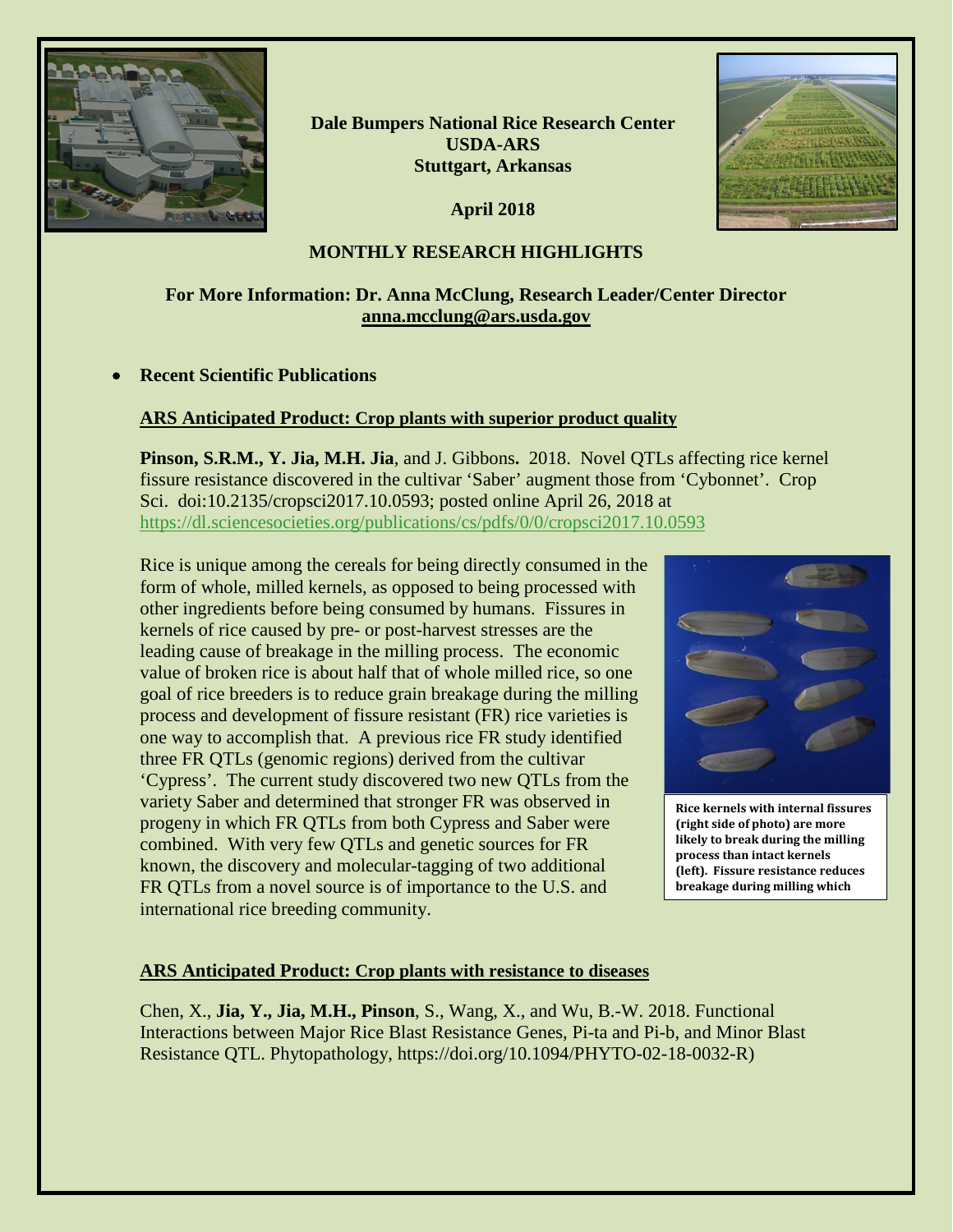Rice blast disease caused by the fungus *Magnaporthe oryzae* is the one most damaging rice

disease worldwide. Major blast resistance (R) genes play important roles in preventing rice blast disease. However, the genetic mechanism of interactions of two R genes has not been clearly documented. In the present study, we used *M. oryzae* strains that differentiate the effects of blast R genes *Pi-ta* and *Pi-b,* with rice varieties Cybonnet, carrying *Pi-ta* and *Pi-km*, and Saber, carrying *Pi-b*, and evaluated their 243 progeny for disease reactions. The resistance effect of *Pi-km* was excluded by using virulent isolates



toward *Pi-km*, and noticeable significant increase of resistance responses were observed in progenies with both *Pi-ta* and *Pi-b*. These findings suggest that *Pi-ta* interacts with *Pi-b* by triggering more effective defense responses. This knowledge is important for stacking both *Pi-ta* and *Pi-b* to develop blast resistant rice varieties worldwide.

### • **Technology Transfer**

### **Interactions with the Research Community**

### **Informal Contacts**

On April 3, 2018, Dr. Shannon Pinson was contacted by Dr. Manisha Barthwal, a scientist with the private rice breeding company Bayer BioScience Pvt. Ltd in India. Dr Pinson provided Dr. Barthwal with details on using a laboratory fissure-induction system developed by Dr. Pinson for screening rice germplasm for rice kernel fissure resistance.

On April 19, 2018, Dr. Jai Rohila, Research Agronomist with the DBNRRC, presented a talk to the USDA ARS staff at the Stuttgart location, as part of an Earth Day celebration event. Dr. Rohila presented research he is conducting to reduce the amount of water used in rice production. Growing rice using the "alternate wetting and drying" production

method saves about 20% in irrigation resources as compared to the conventional season-long flood. Rohila's research also includes identifying and developing rice genetic resources that have sustained high yield potential when subjected to water stress.



# **Rice Germplasm Distributed**

During April, **6,667** rice accessions from the Genetics Stocks *Oryza* (GSOR) collection were distributed to researchers in the US, Belgium, Canada, and Italy.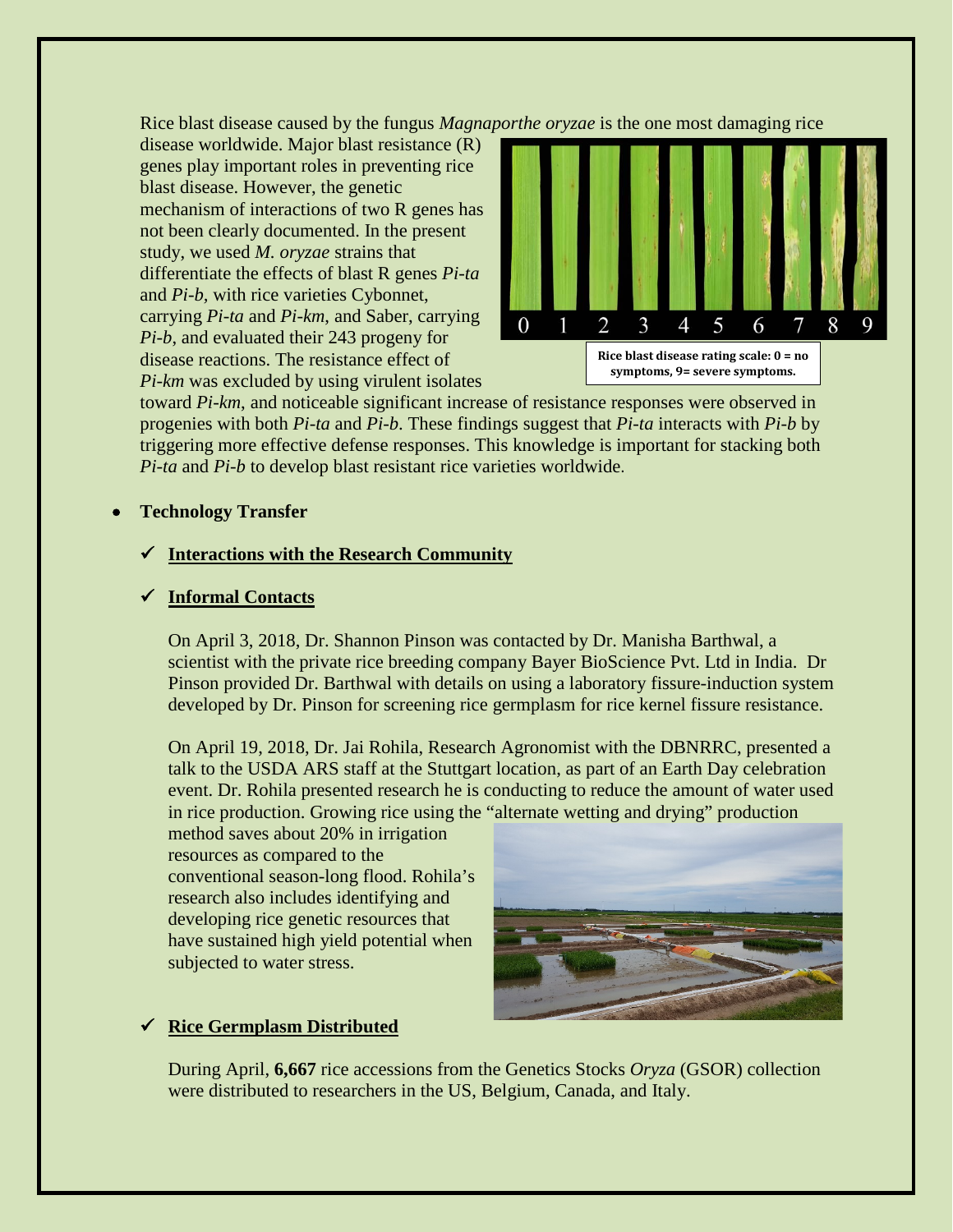### • **Stakeholder Interactions**

On April 20, 2018, Dr. Anna McClung provided agronomic information on aromatic rice varieties originating from Iran that had potential for production in the southern USA.

Rice photo used to promote 'Crop Sustainability.' A picture taken by Dr. Shannon Pinson of two roseate spoonbills walking on a levee between rice research plots is being used on the Crop Science Society of America (CSSA) website. Clicking on the photo-button viewable at https://www.crops.org/about-crop-science takes viewers to additional information on sustainable agriculture. Connecting 'Crop sustainability' so visibly with rice on a website viewed by scientists, educators, students, journalists, and others from around the world enhances public perception of the U.S. rice industry.



April 27, 2018, Stone's Throw Brewing in Little Rock, AR launched a new craft beer made

from the newly released ARS rice variety "Scarlett". They named the brew "The O'Hara" Scarlett Rice English Ale. The launch was promoted by the USA Rice Federation and Arkansas Rice. Scarlett rice was developed through a collaboration between ARS researchers, Anna McClung and Ming-Hsuan Chen, and Susan McCouch, Cornell



University. It was derived from a cross with a wild relative of rice and has a red bran that is rich in anti-oxidants.

On April 30, 2018, Dr. Anna McClung shared agronomic information on Scarlett rice to a grower interested in producing it in South Carolina.

### • **Education and Outreach**

On April 3, 2018, Dr. Anna McClung met with Kelley Bass, CEO, and Shannon Jones, STEM Coordinator, with the Museum of Discovery in Little Rock about participating in a week-long opportunity for girls in the  $7-9<sup>th</sup>$  grades to explore STEM careers. The event will take place in Stuttgart, AR and will include a half day at the Dale Bumpers National Rice Research Center. The Museum of Discovery has made this program a priority as there continues to be a major gender gap in STEM careers with men far outnumbering women. The goal is to help promote and empower young women by providing them with STEM related experiences that are right in their hometown. This in turn helps to promote community support for the girls to be able to pursue STEM careers, hopefully in the same community that they live in.